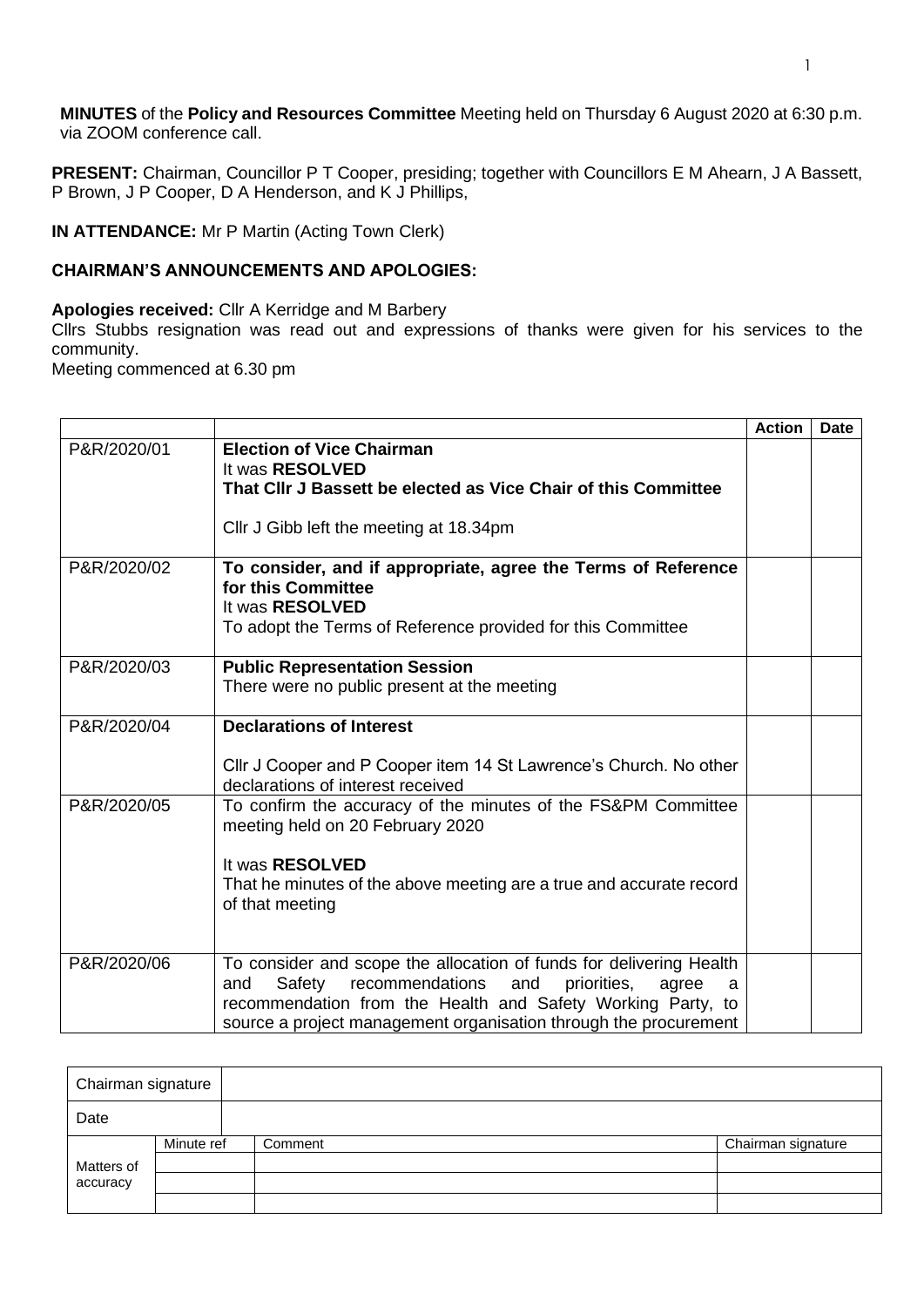|                    | process for delivering the projects and to provide a feasibility study<br>for this purpose<br>Consideration was given to scoping the project and a briefing<br>prepared for the project consultants. Cllr Brown offered to assist with<br>developing the briefing and consolidate into one big project.<br>It was RESOLVED:<br>To scope the work as a whole package, Cllr Brown will assist with<br>preparing the brief.                                                                                                                                                                                                                                                                                                                                        |  |
|--------------------|-----------------------------------------------------------------------------------------------------------------------------------------------------------------------------------------------------------------------------------------------------------------------------------------------------------------------------------------------------------------------------------------------------------------------------------------------------------------------------------------------------------------------------------------------------------------------------------------------------------------------------------------------------------------------------------------------------------------------------------------------------------------|--|
| P&R/2020/07        | To consider and agree a recommendation from the Health and Safety<br>Working Party to purchase two small Parks and Open Spaces<br>Welfare units and agree a funding limit for this purpose. (Report to<br>follow)<br>The previous secondhand unit could not be purchased due to the<br>supplier wanting payment up front and without allowing us to see the<br>condition of it. Therefore, two smaller units were considered for this<br>purpose. Quotes were provided for both the ground works and two<br>new units<br>It was RESOLVED:<br>That P and N Construction provide detailed groundworks. To give<br>delegated powers to the Parks Manager for spending up to £16,000<br>total plus delivery charge and effluent tank<br><b>Cllr Brown abstained</b> |  |
| P&R/2020/08        | To consider, and if appropriate, agree to suspend policy in respect of<br>contactless payments for use in Bodmin TIC. Agree to proceed with<br>contactless payments during this time of uncertainty.<br>Due to COVID 19 and attempts to reduce difficulties associated with<br>this problem and risks to staff.<br>It was RESOLVED<br>To suspend selling goods in the shop and take card payments for<br>nothing less than £5.00 for the moment. In addition, to review<br>contactless payment policy                                                                                                                                                                                                                                                           |  |
| P&R/2020/09        | To note and discuss the payment schedule for July 2020.<br>It was RESOLVED<br>To approve the July payment schedule<br>A question was received from Cllr Brown- how long was the vehicle<br>off site whilst travelling to Trago to collect materials. An explanation<br>is required and must be given at the next Policy and Resource or Full<br>Council meeting whichever is the nearest.                                                                                                                                                                                                                                                                                                                                                                       |  |
| Chairman cinnatura |                                                                                                                                                                                                                                                                                                                                                                                                                                                                                                                                                                                                                                                                                                                                                                 |  |

| Chairman signature     |            |         |                    |
|------------------------|------------|---------|--------------------|
| Date                   |            |         |                    |
|                        | Minute ref | Comment | Chairman signature |
| Matters of<br>accuracy |            |         |                    |
|                        |            |         |                    |
|                        |            |         |                    |